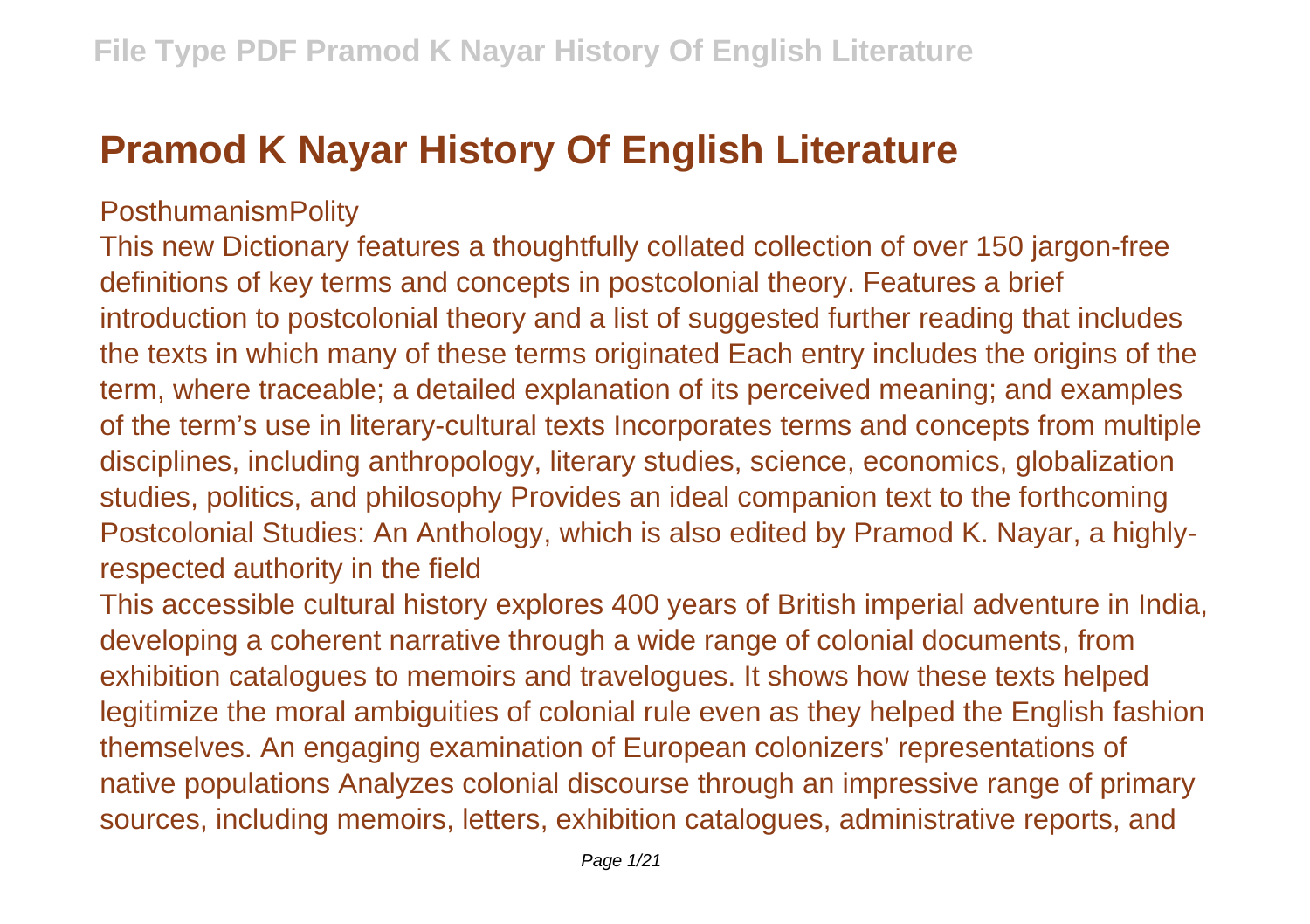travelogues Surveys 400 years of India's history, from the 16th century to the end of the British Empire Demonstrates how colonial discourses naturalized the racial and cultural differences between the English and the Indians, and controlled anxieties over these differences

This book studies human rights discourse across a variety of graphic novels, both fiction and non-fiction, originating in different parts of the world, from India to South Africa, Sarajevo to Vietnam, with texts on the Holocaust, the Partition of the Indian subcontinent, the Rwandan and Sarajevan genocides, the Vietnam War, comfort women in World War II and the Civil Rights movement in the USA, to mention a few. The book demonstrates the emergence of the 'universal' subject of human rights, despite the variations in contexts. It shows how war, rape, genocide, abuse, social iniquity, caste and race erode personhood in multiple ways in the graphic novel, which portrays the construction of vulnerable subjects, the cultural trauma of collectives, the crisis and necessity of witnessing, and resilience-resistance through specific representational and aesthetic strategies. It covers a large number of authors and artists: Joe Sacco, Joe Kubert, Matt Johnson-Walter Pleece, Guy Delisle, Appupen, Thi Bui, Olivier Kugler and others. Through a study of these vastly different authors and styles, the book proposes that the graphic novel as a form is perfectly suited to the 'culture' and the lingua franca of human rights due to its amenability to experimentation and the sheer range within the form. The book will appeal to scholars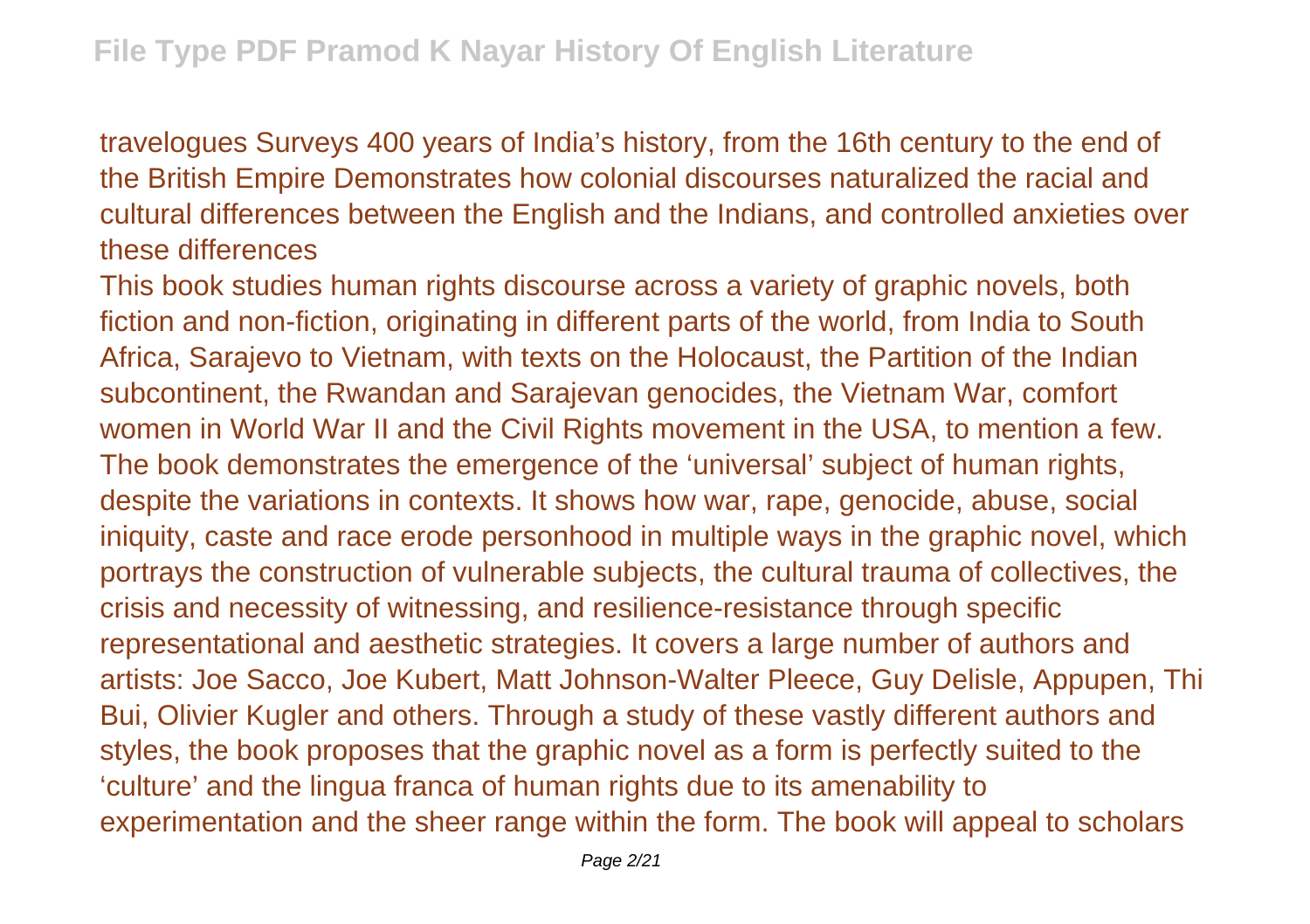in comics studies, human rights studies, visual culture studies and to the general reader with an interest in these fields.

Seeing Stars: Spectacle, Society and Celebrity Culture explores the ways in which celebrities are 'manufactured', how they establish their hold on the public imagination and how social responses enable them to be what they are. Celebrity culture is marked by three main responses: adulation, identification and emulation. These responses are generated as a result of media constructions of celebrities. Therefore, celebrity culture needs to be studied as a consequence of new forms of media representation and mass culture. The author aims to explore this phenomenon, especially from the 1990s. It is a popular introduction to celebrity culture and a new 'society of spectacle' that is visible in India today through a rigorous analyses of a range of media sources.

This timely book examines the rise of posthumanism as both a material condition and a developing philosophical-ethical project in the age of cloning, gene engineering, organ transplants and implants. Nayar first maps the political and philosophical critiques of traditional humanism, revealing its exclusionary and 'speciesist' politics that position the human as a distinctive and dominant life form. He then contextualizes the posthumanist vision which, drawing upon biomedical, engineering and techno-scientific studies, concludes that human consciousness is shaped by its co-evolution with other life forms, and our human form inescapably influenced by tools and technology. Finally the book explores posthumanism's roots in disability studies, animal studies and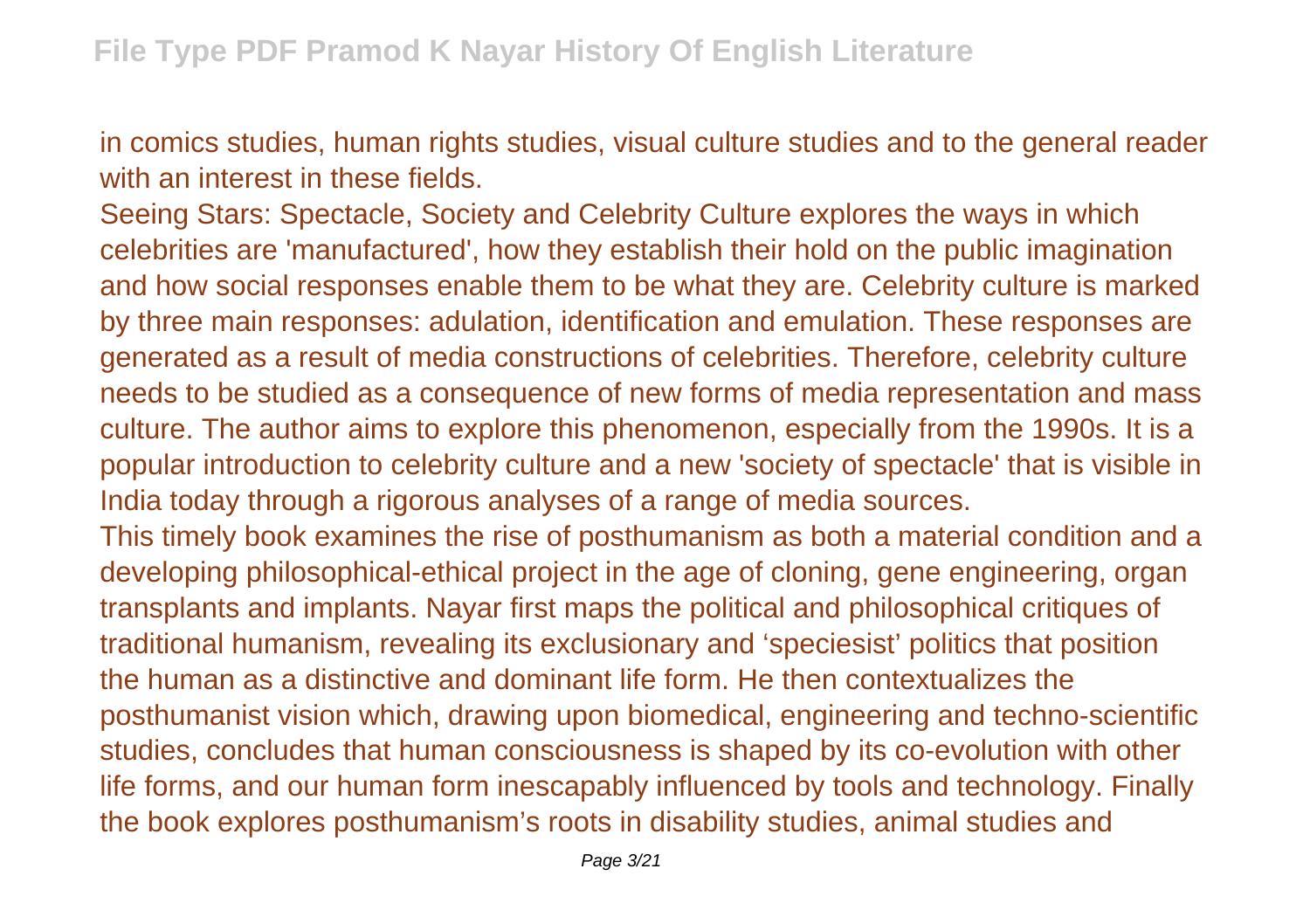bioethics to underscore the constructed nature of 'normalcy' in bodies, and the singularity of species and life itself. As this book powerfully demonstrates, posthumanism marks a radical reassessment of the human as constituted by symbiosis, assimilation, difference and dependence upon and with other species. Mapping the terrain of these far-reaching debates, Posthumanism will be an invaluable companion to students of cultural studies and modern and contemporary literature. Set at the intersection of Human Rights, social justice and Literature, this cutting edge book examines a range of literary texts, fiction, plays and poetry, and through them considers representations of Human Rights and their violations. Examining violated bodies and subjects, the settings and environments in which these are embedded and the witnessing of atrocities, it considers how the 'subject' (or 'person' of Human Rights) emerges within fiction or poetry. Structured so as to move outward from the individual body to the world, the study progresses from the preconditions or settings for Human Rights violations through to atrocity, from witnessing to the making of a specific kind of public around traumatic recall. It addresses representations of destroyed corporeality and subjectivity, the violations and dissolution of the subject and the construction of trauma-memory citizenship to the making of communities of mourning. Through a broad study of texts from different genres, this text reveals how Literature both documents the basic human aspirations of happiness, security and hope, but also the limitations and the violations of these aspirations.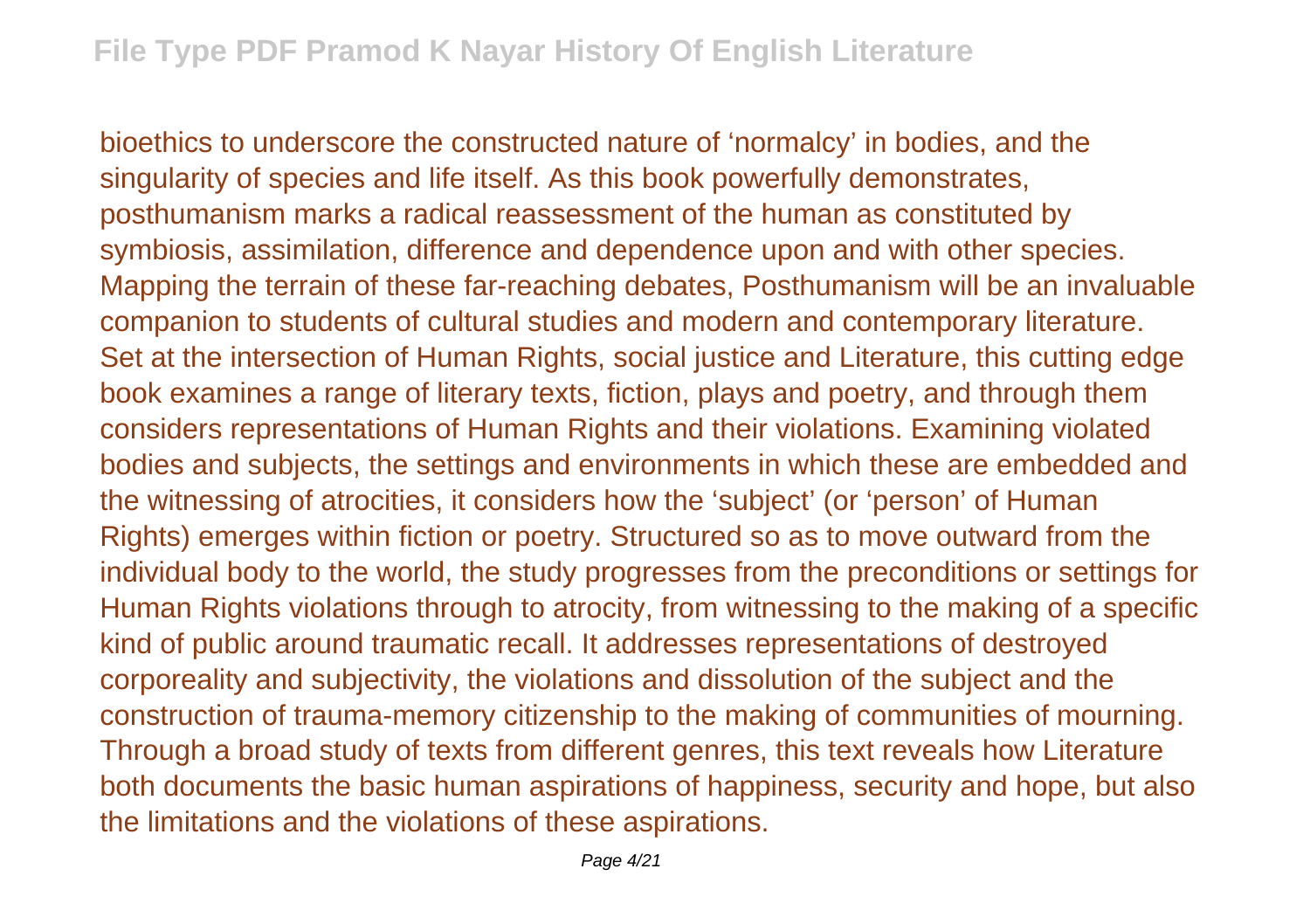The Transnational in English Literature examines English literary history through its transnational engagements and argues that every period of English Literature can be examined through its global relations. English identity and nationhood is therefore defined through its negotiation with other regions and cultures. The first book to look at the entirety of English literature through a transnational lens, Pramod Nayar: Maps the discourses that constitute the global in every age, from the Early Modern to the twentieth century Offers readings of representative texts in poetry, fiction, essay and drama, covering a variety of genres such as Early Modern tragedy, the adventure novel, the narrative poem, Gothic and utopian fiction Examines major authors including Shakespeare, Defoe, Behn, Swift, Coleridge, Wordsworth, Austen, Mary Shelley, the Brontës, Doyle, Ballantyne, Orwell, Conrad, Kipling, Forster Looks at themes such as travel and discovery, exoticism, mercantilism, commodities, the civilisational mission and the multiculturalization of England. Useful for students and academics alike this book offers a comprehensive survey of the English canon questioning and analysing the transnational and global engagements of English literature. 'The punishment for Mutiny,' said John Nicholson, Commander of the Movable Column, 'is death'. As India marks 150 years of the 1857 Uprising, this meticulously researched and vivid work recounts a time both tragic and Page 5/21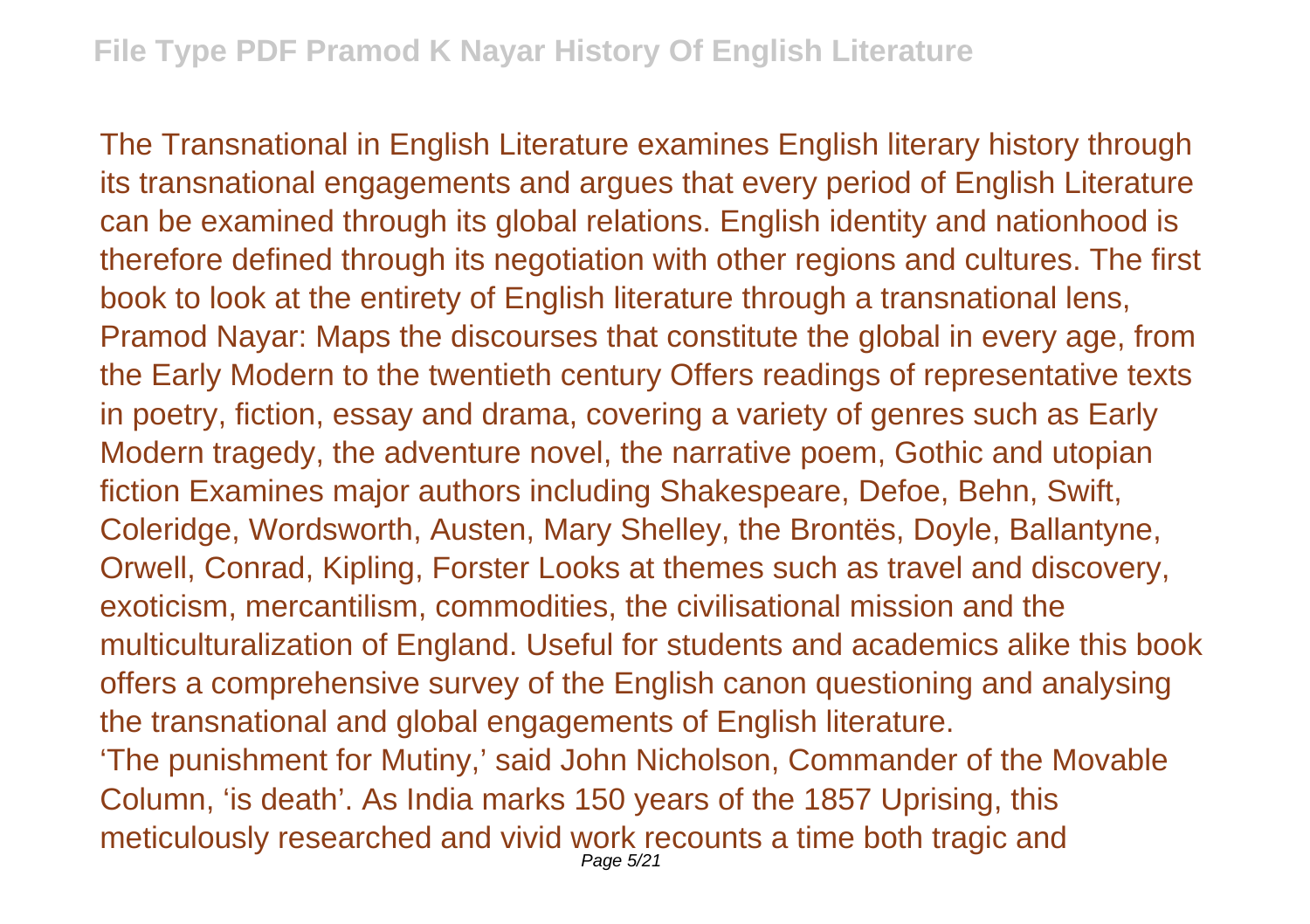compelling. Many-staged and many-charactered, this volume searches for the key issues, causes and effects, figures and developments that culminated in the massacres of Cawnpore, Satichaura and Bibighar, the ensuing countermassacres, and the gory retribution dealt out by the British on their subjects. Beginning with an account of the state of the British Raj in 1857, Pramod Nayar moves on the 'A Gathering Storm', the strife that led to the Uprising, 'The Summer of Discontent', recounting the Mutiny, 'The Retreat of the Native' which tells us how the British won back lost ground, and 'The Raj Rises Again', explaining the repercussions the Mutiny had on the administrative plans of the empire. He also delves into the real causes of the Uprising, more complex than what conventional history upholds. Detailed descriptions of the Mutiny's main figures, including Henry Lawrence, John Nicholson, Lord Canning, Nana Sahib, the Rani of Jhansi, and the tragic king of Delhi, Bahadur Shah Zafar, are interspersed with quotes, facts and anecdotes that reanimate the past. An overview and analysis of the Mutiny is flavoured with references to the literature of the time and includes an appendix on how the events of 1857 influenced European literary imagination. Kanpur and Jhansi, violence and counter-violence, heroism and savagery – this every-person's guide to 1857 captures the most tumultuous years of British India and re-enacts the drama of the first stirrings of Page 6/21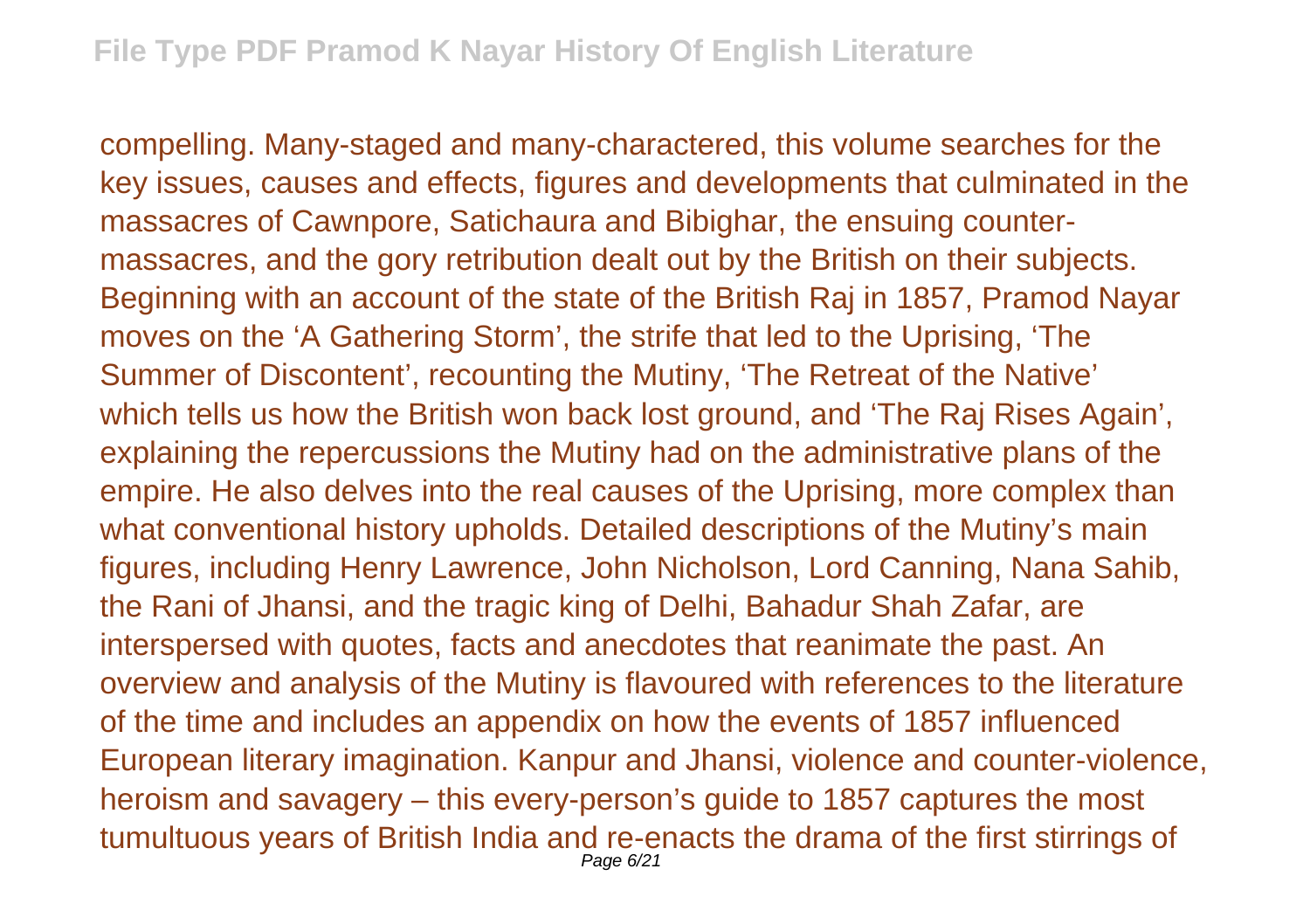## nationalism.

Postcolonialism as a critical approach and pedagogic practice has informed literary and cultural studies since the late 1980s. The term is heavily loaded and has come to mean a wide, and often bewildering, variety of approaches, methods, politics and ideas. Beginning with the historical origins of postcolonial thought in the writings of Gandhi, Cesaire and Fanon, this guide moves on to Edward Said's articulation into a critical approach and finally to postcolonialism's multiple forms in contemporary critical thinking, including theorists such as Bhabha, Spivak, Arif Dirlik and Aijaz Ahmed. Written in jargon-free language and illustrated with examples from literary and cultural texts, this book addresses the many concerns, forms and 'specializations' of postcolonialism, including gender and sexuality studies, the nations and nationalism, space and place, history and politics. It explains the key ideas, concepts and approaches in what is arguably the most influential and politically edged critical approach in literary and cultural theory today

This new anthology brings together the most diverse and recent voices in postcolonial theory to emerge since 9/11, alongside classic texts in established areas of postcolonial studies. Brings fresh insight and renewed political energy to established domains such as nation, history, literature, and gender Engages with Page 7/21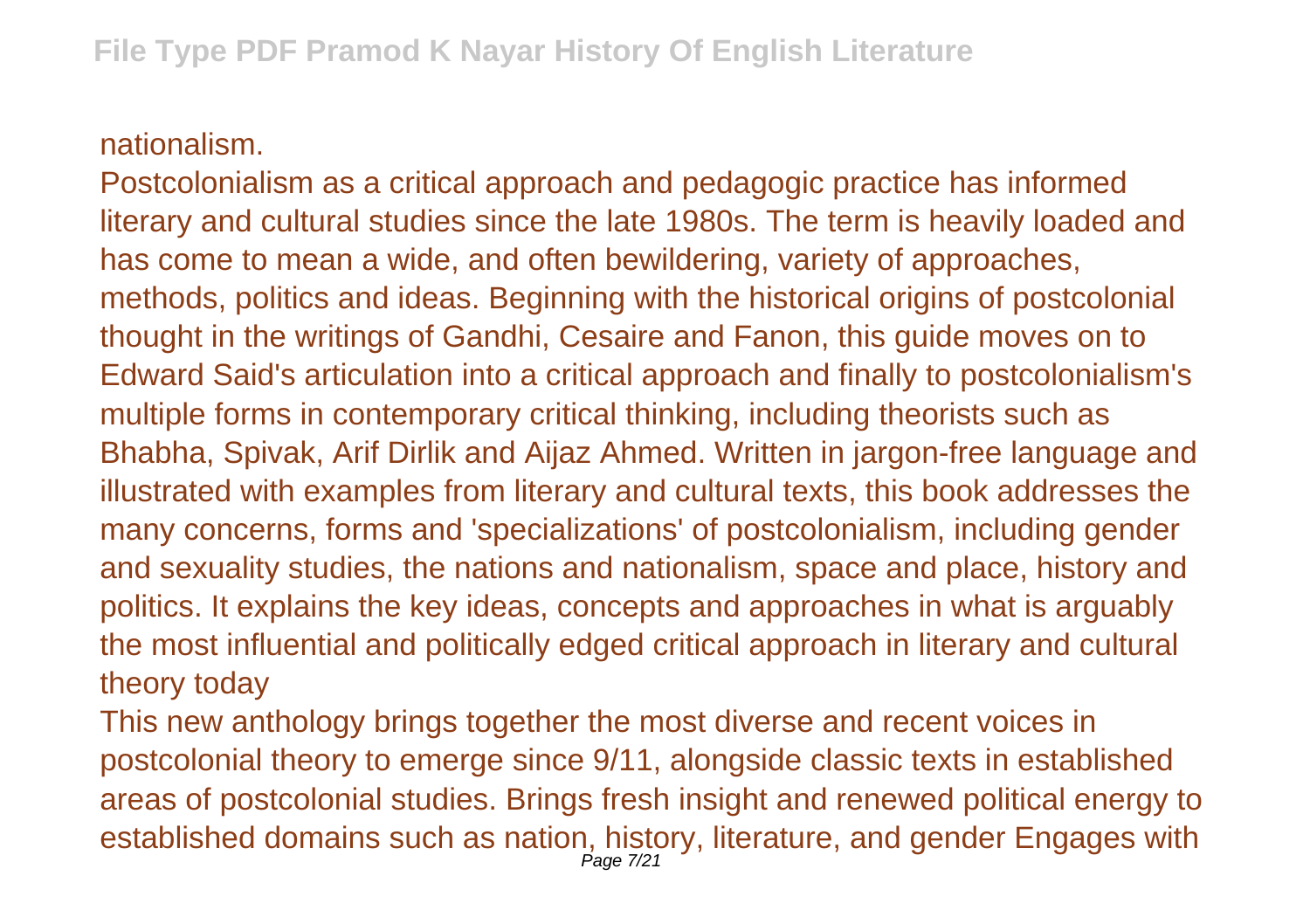contemporary concerns such as globalization, digital cultures, neo-colonialism, and language debates Includes wide geographical coverage – from Ireland and India to Israel and Palestine Provides uniquely broad coverage, offering a full sense of the tradition, including significant essays on science, technology and development, education and literacy, digital cultures, and transnationalism Edited by a distinguished postcolonial scholar, this insightful volume serves scholars and students across multiple disciplines from literary and cultural studies, to anthropology and digital studies

In 1852 Peter Mark Roget eclipsed a rich tradition of topically based dictionaries with the publication of his Thesaurus of English Words and Phrases, Classified and Arranged so as to Facilitate the Expression of Ideas. Based on intuition as much as on specific linguistic principles, Roget's book has been a bestseller ever since and is one of the most widely-used reference works ever published. In this book Werner H--uuml--;llen gives the first history of its genesis and publication, and investigates the principles of its structural design. The author opens with an account of Roget's life and his background in natural science. He then charts the parallel histories of dictionaries of synonyms and concepts within the general context of lexicography. Synonymy, he argues, is a necessary feature of languages without which communication would be impossible. He traces its Page 8/21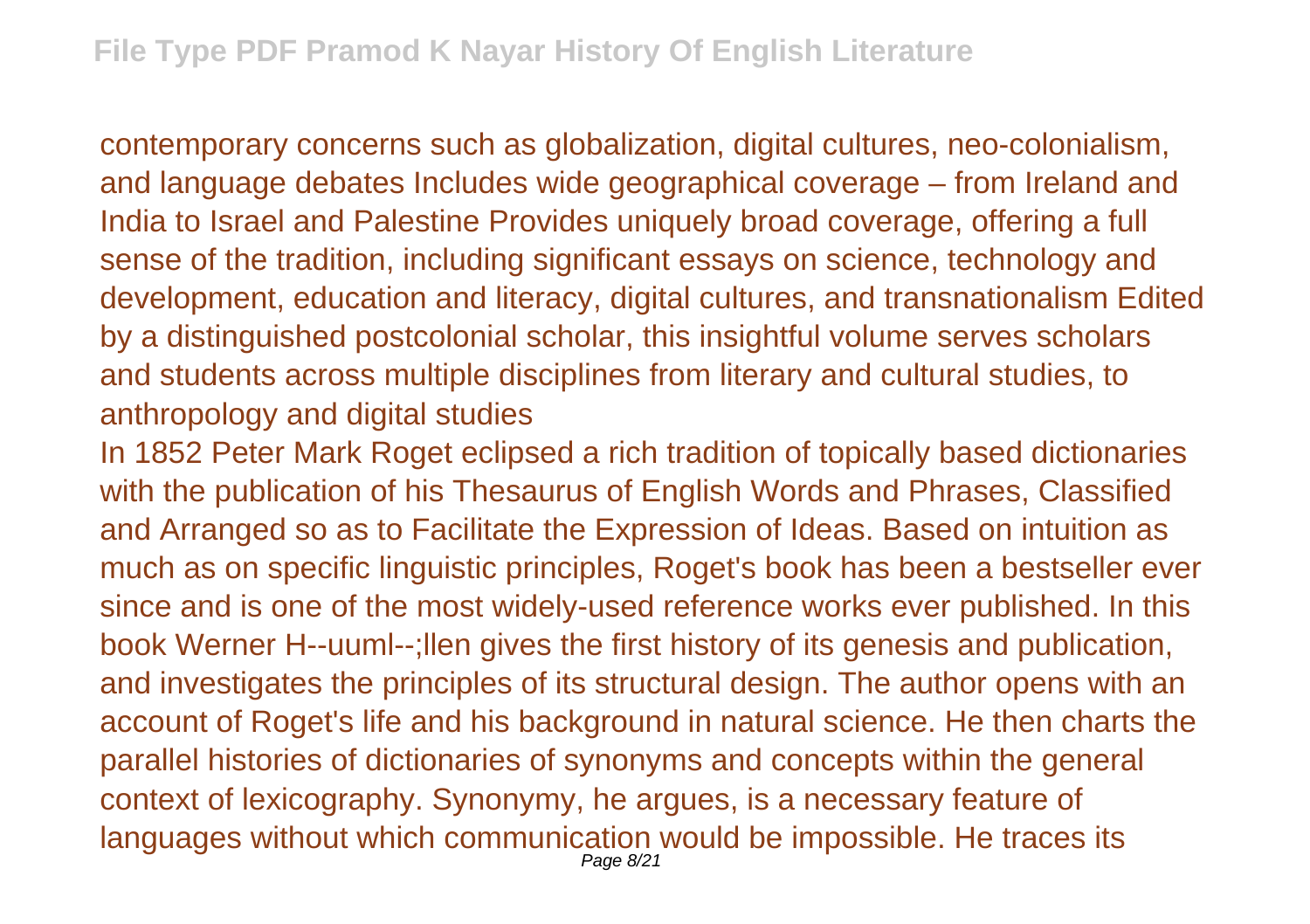theory and practice from Plato to the emergence of French and English synonym dictionaries in the seventeenth century. Roget's was the first such book to be arranged by topic and the first to encompass the semantic network of the entire language. The author examines the manner and method of its compilation, the practical outcomes of the traditions on which it was based, and the ways in which the Thesaurus reflects and reveals Roget's beliefs and background. A History of Roget's Thesaurus will interest students and scholars of linguistics, semantics, and lexicography, as well as anyone wishing to know more about a great literary achievement and an astonishing publishing phenomenon.

Indian Travel Writing in the Age of Empire studies a variety of travel narratives by Indian kings, evangelists, statesmen, scholars, merchants, leisure travellers and reformers. It identifies the key modes through which the Indian traveller engaged with Europe and the world-from aesthetic evaluations to cosmopolitan nationalist perceptions, from exoticism to a keen sense of connected and global histories. These modes are constitutive of the identity of the traveller. The book demonstrates how the Indian traveller defied the prescriptive category of the 'imperial subject' and fashions himself through this multilayered engagement with England, Europe and the world in different identities.

With its inclusion of original essays challenging the view of travel writing as a Page 9/21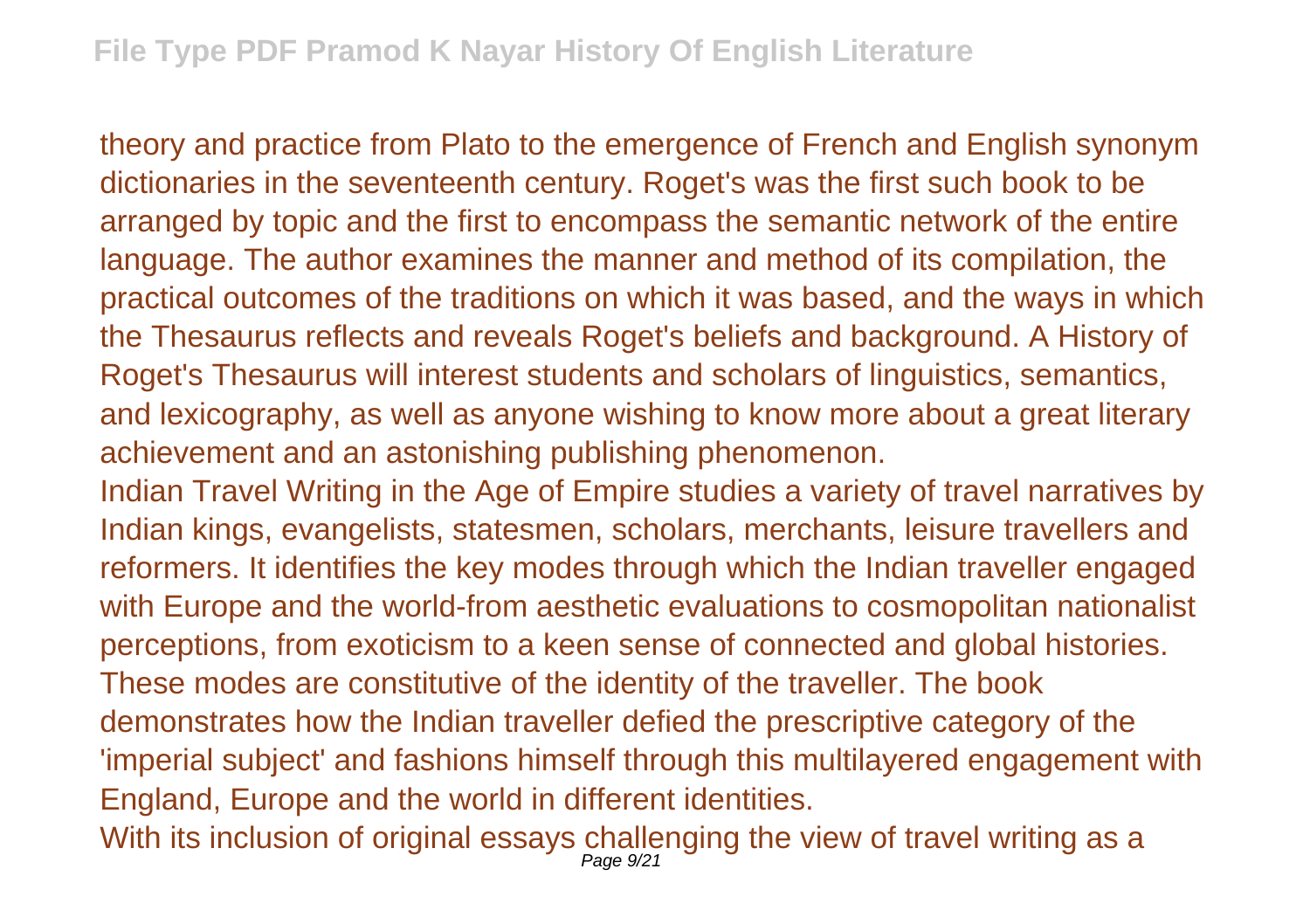Eurocentric genre, this book will stand as a benchmark study of future inquiries in the field. It will revitalize the critical debate, sparking a much needed rethinking of a vibrant and highly popular but also volatile genre that has seen many changes in recent years.

Ecoprecarity: Vulnerable Lives in Literature and Culture presents an examination of ecoprecarity - the precarious lives that humans lead in the process and event of ecological disaster, and the increasing precarious state of the environment itself as a result of human interventions - in contemporary literary-cultural texts. It studies the representation of 'invasion narratives' of the human body and the earth by alien life forms, the ecodystopian vision that informs much environmental thought in popular cultures, the states of ontological integrity and genetic belonging in the age of cloning, xenotransplantation and biotechnology's 'capitalisation' of life itself, and the construction of the 'wild' in these texts. It pays attention to the ecological uncanny and the monstrous that haunts ecodystopias and forms of natureculture that emerge in the bioeconomies since the late twentieth century.

This volume discusses the development of cultural studies in India. It shows how inter-disciplinarity and cultural pluralism form the basis of this emerging field. It deals with contemporary debates and interpretations of post-colonial theory, Page 10/21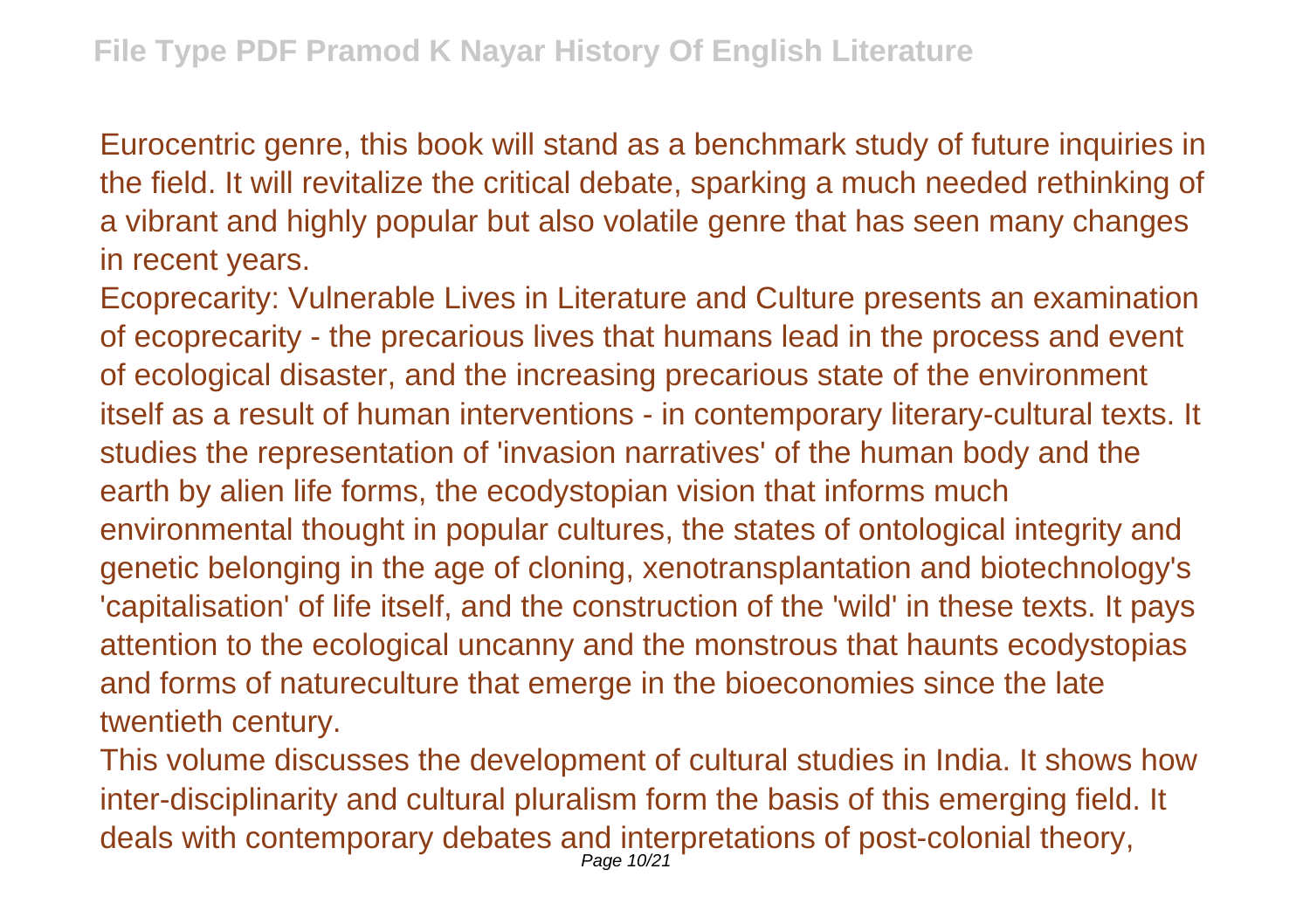subaltern studies, Marxism and post-Marxism, nationalism and post-nationalism. Drawing upon literature, linguistics, history, political science, media and theatre studies, and cultural anthropology, it explores themes such as caste, indigenous peoples, vernacular languages and folklore and their role in the making of historical consciousness. A significant intervention in the area, this book will be useful to scholars and students of cultural studies and theory, literature, history, cultural anthropology, sociology, and media and mass communication, as well as the general reader.

This 5-volume set tracks the various legal, administrative and social documentation on the progress of Indian education from 1780 to 1947. This fifth volume features commentaries, reports and policy documents from the period 1921-1945 from an Indian perspective. The documents not only map a cultural history of English education in India but capture the debates in and around each of these domains through coverage of English (language, literature, pedagogy), the journey from school-to-university, and technical and vocational education. Produced by statesmen, educationists, administrators, teachers, Vice Chancellors and native national leaders, the documents testify to the complex processes through which colleges were set up, syllabi formed, the language of instruction determined, and infrastructure built. The sources vary from official Page 11/21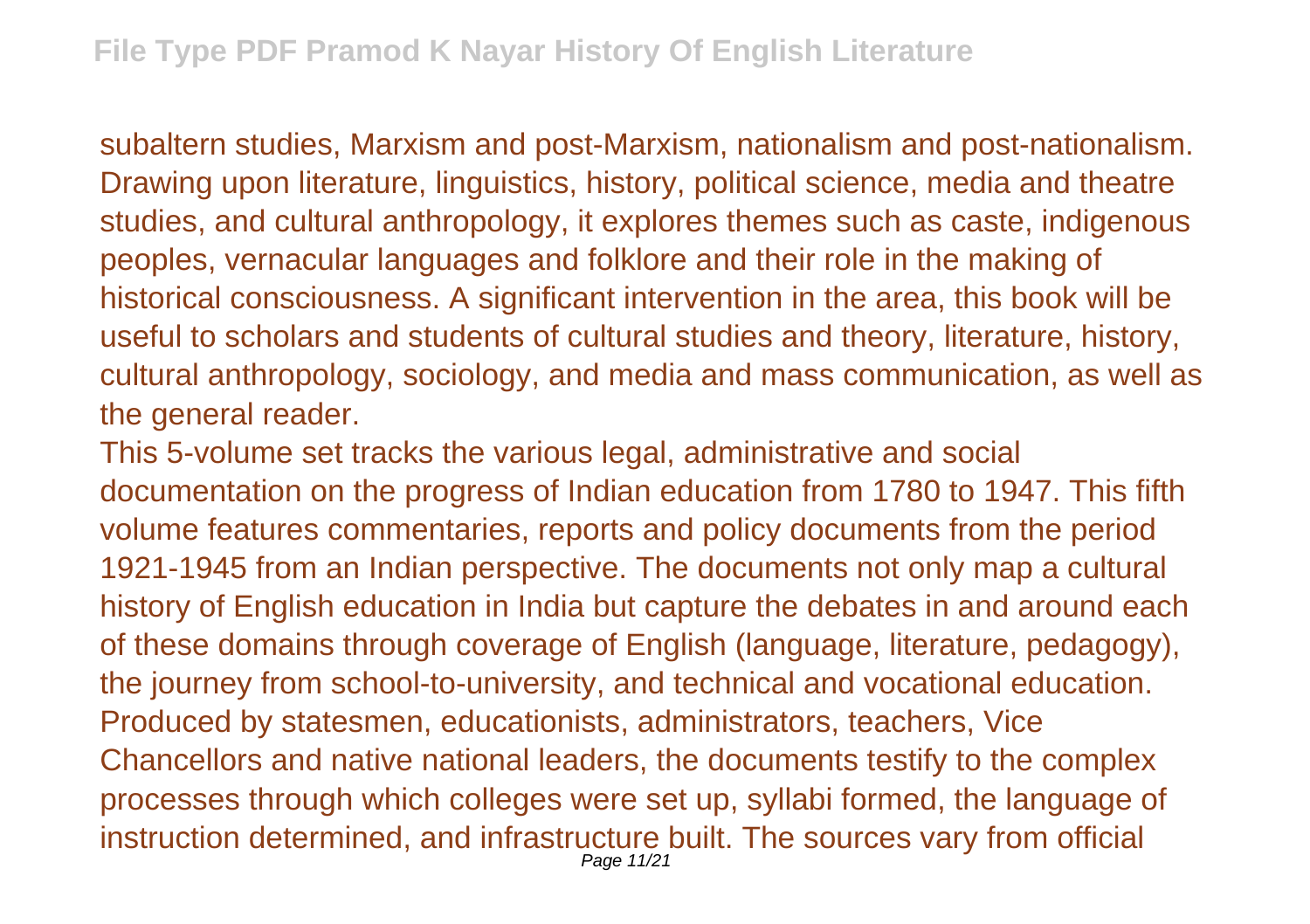Minutes to orders, petitions to pleas, speeches to opinion pieces. The collection contributes, through the mostly unmediated documents, to our understanding of the British Empire, of the local responses to the Empire and imperial policy and of the complex negotiations within and without the administrative structures that set about establishing the college, the training institute and the teaching profession itself.

This book explores the formations and configurations of British colonial discourse on India through a reading of prose narratives of the 1600-1920 period. Arguing that colonial discourse often relied on aesthetic devices in order to describe and assert a degree of narrative control over Indian landscape, Pramod Nayar demonstrates how aesthetics furnished a vocabulary and representational modes for the British to construct particular images of India. Looking specifically at the aesthetic modes of the marvellous, the monstrous, the sublime, the picturesque and the luxuriant, Nayar marks the shift in the rhetoric – from the exploration narratives from the age of mercantile exploration to that of the 'shikar' memoirs of the late nineteenth and early twentieth century's extreme exotic. English Writing and India provides an important new study of colonial aesthetics, even as it extends current scholarship on the modes of early British representations of new lands and cultures.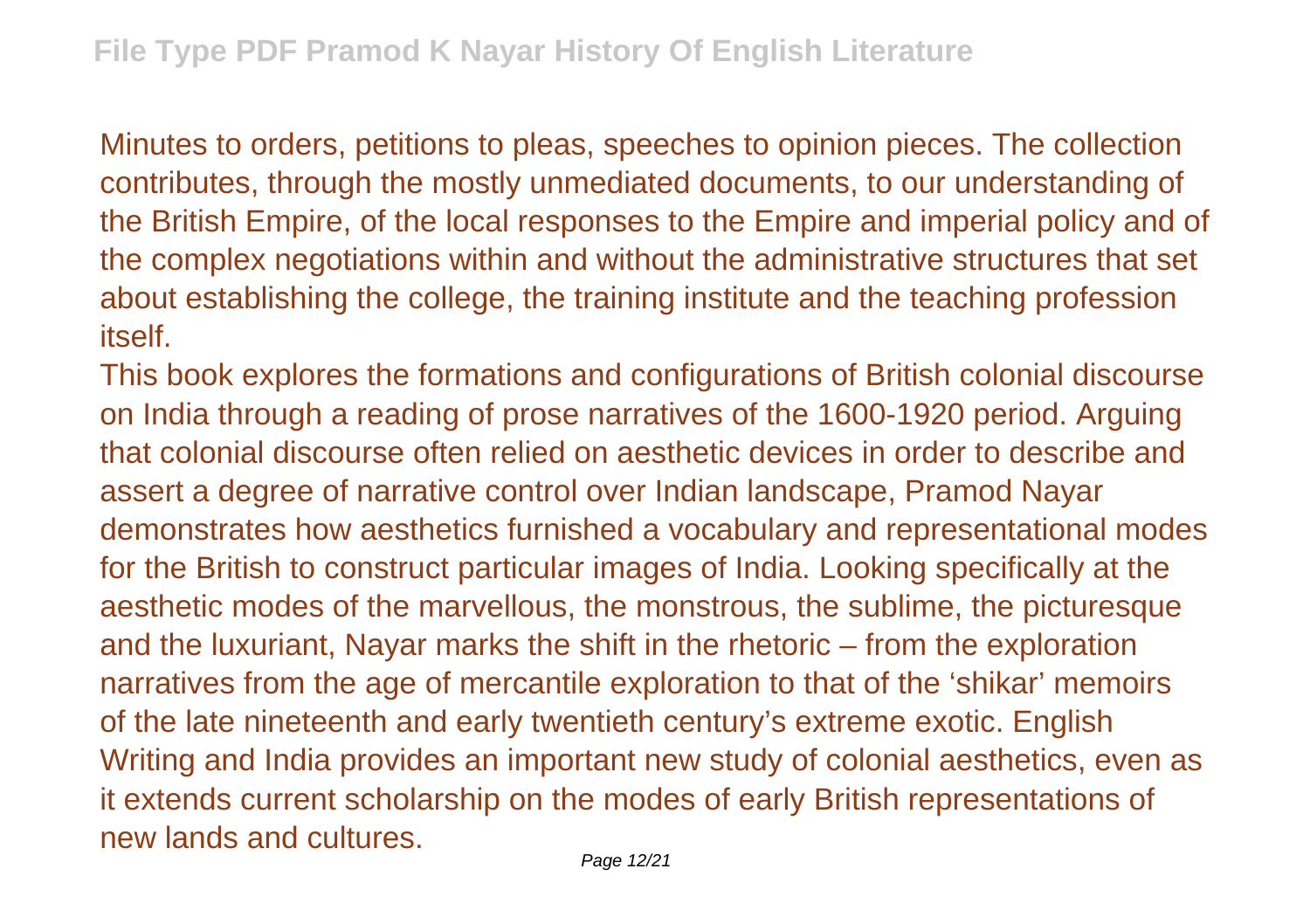For two hundred years India was the jewel in the British imperial crown. During the course of governing India – the Raj – a number of words came to have particular meanings in the imperial lexicon. This book documents the words and terms that the British used to describe, define, understand and judge the subcontinent. It offers insight into the cultures of the Raj through a sampling of its various terms, concepts and nomenclature, and utilizes critical commentaries on specific domains to illuminate not only the linguistic meaning of a word but its cultural and political nuances. This fascinating book also provides literary and cultural texts from the colonial canon where these Anglo-Indian colloquialisms, terms and official jargon occurred. It enables us to glean a sense of the Empire's linguistic and cultural tensions, negotiations and adaptations. The work will interest students and researchers of history, language and literature, colonialism, cultural studies, imperialism and the British Raj, and South Asian studies. This book examines the 'cultural apparatus' of Human Rights in India today. It unravels discourses of victimhood, oppression, suffering and witnessing through a study of autobiographies, memoirs, reportage and media coverage, and documentaries. Moving across multiple media and genres for their representations of Dalits, riot victims, prisoners, abused and abandoned women and children, examining the formal properties of victim texts for their<br>
Page 13/21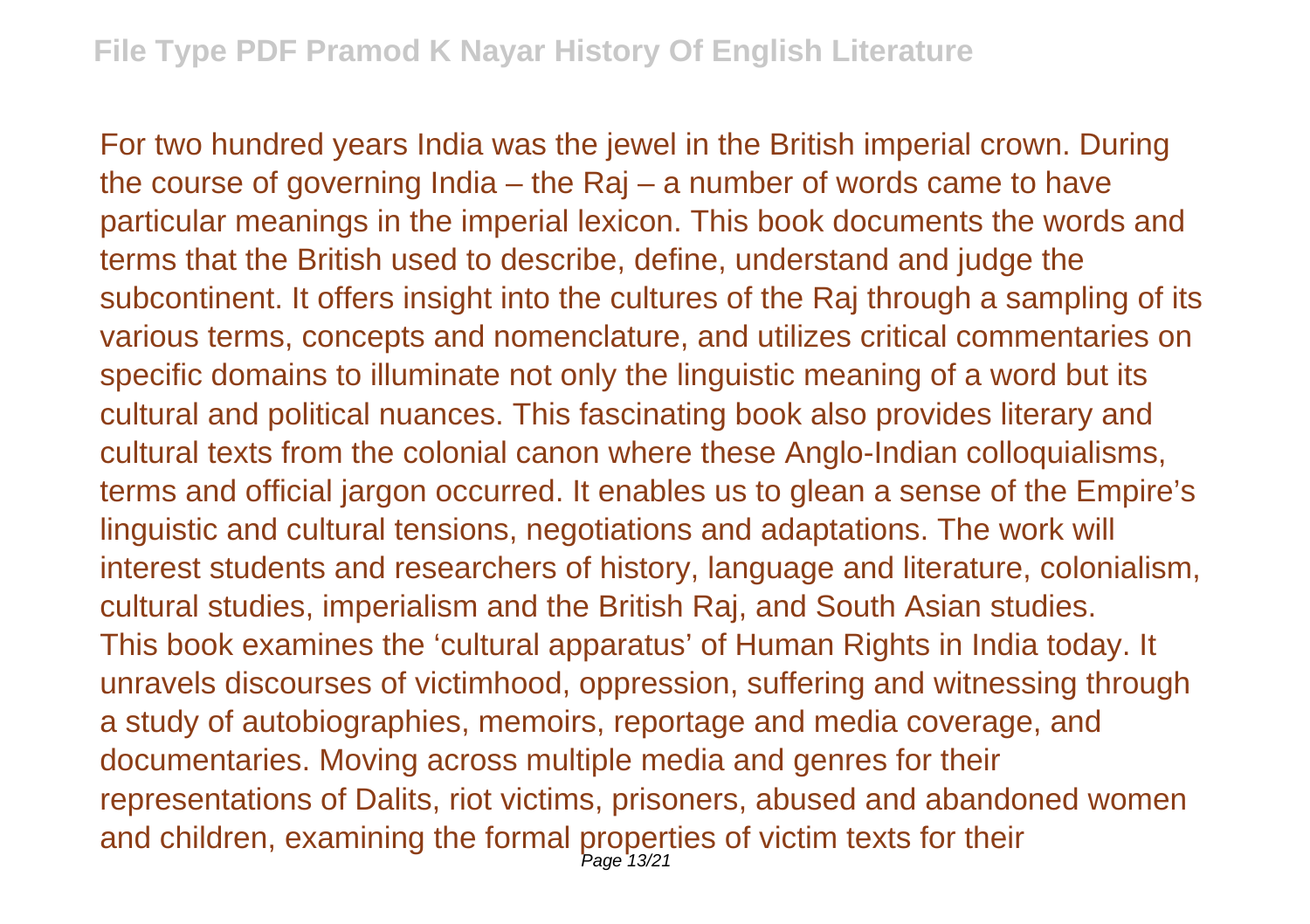documentation of trauma, and analyzing the role of the sympathetic imagination, Writing Wrongs inaugurates a whole new field in literary–cultural studies by focusing on the narratives that build the culture of Human Rights. It argues for taking this cultural apparatus as essential to the political and legal dimensions of Human Rights. The book emphasizes the need for an ethical turn to literary–cultural studies and a cultural turn to Human Rights studies, arguing that a public culture of Human Rights has a key role to play in revitalizing civil society and its institutions. It will be of interest to Human Rights scholars and activists, and those in political science, sociology, literary and cultural studies, narrative theory and psychology.

Packaging Life: Cultures of the Everyday is a study of the cultural politics of four aspects of everyday life-health, comfort, risk and mobility-as manifest in public culture. The book explores the commodification of these aspects, arguing that our experience and perception of these are mediated by discourses circulating in the mass media. The author explores how notions of 'good' health, 'cosmopolitan' identities, and 'luxurious' lifestyles are constructed, arguing that such constructions, or what this book calls 'packaging', encourage us to buy particular commodities, adopt certain lifestyles, assimilate specific political beliefs and develop significant anxieties. Discourses, he suggests, morph into consumer Page 14/21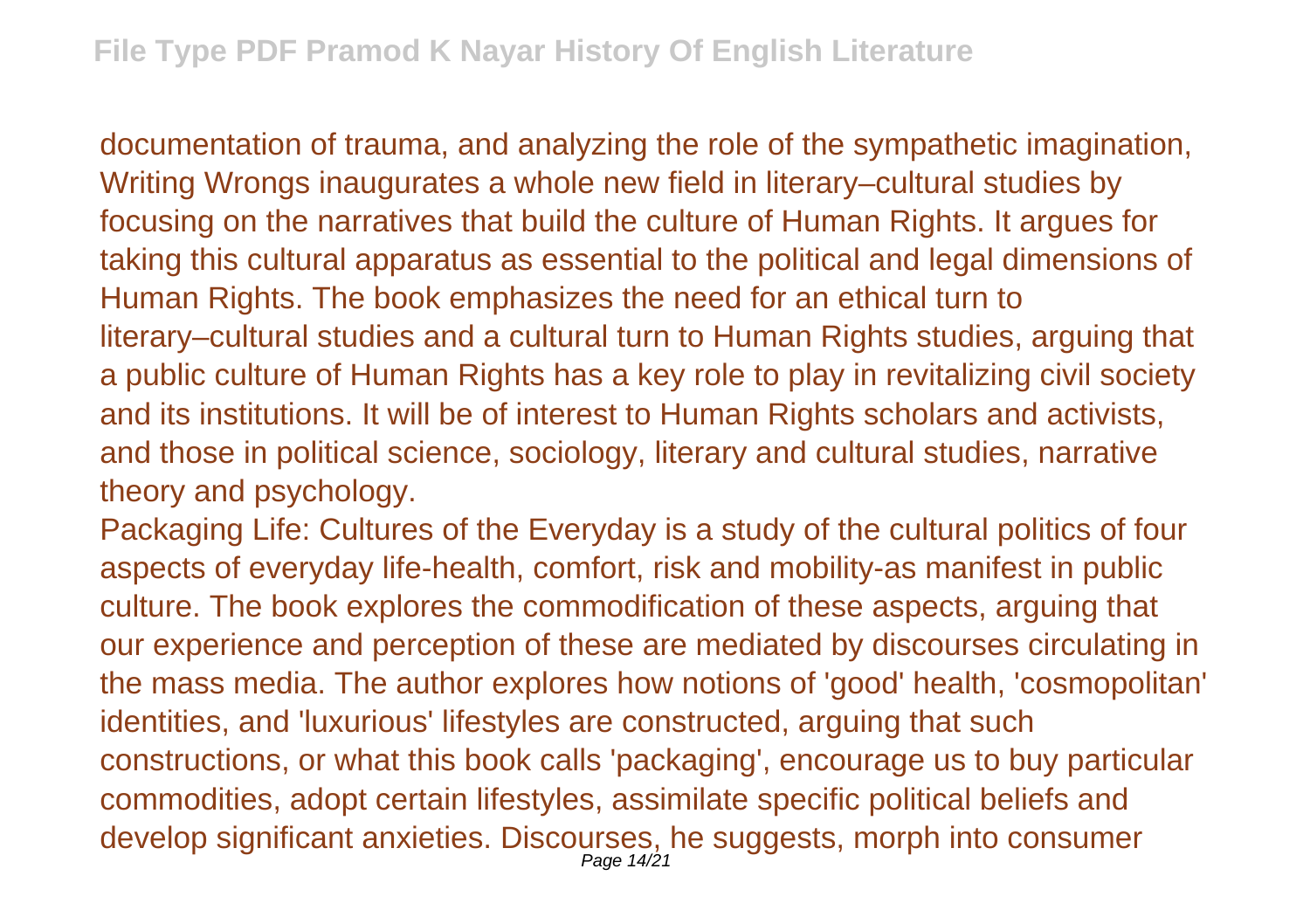practices, where particular kinds of bodies, objects, and practices are established as the norm-safe, stylish and cosmopolitan-so that they appear natural, legitimate and desirable and lead us, consumers, to buy, practice, believe in and adopt them. He also analyzes or tries to 'unpack' this underlying discourse within images, rhetoric, narratives and representations so that we understand the politics behind them. 'Unpacking' cultural politics, this book demonstrates, is the disentangling of the insidious regulatory frames of representation so that we generate dissident reading practices for public culture. The book is an essential reading for those who want to understand modern urban cultural rhetorics. Scholars and practitioners working in the fields of media and communication, consumer behaviour studies and cultural studies will find it highly engaging as well as provocative.

This interdisciplinary cultural study of the new technologies discusses cyberculture as it mediates, and in turn is mediated by, the contexts of globalisation, politics, medical science and war, and the realms of everyday life such as learning, identity, consumption, and leisure. It pays attention to common and visible expressions of technoculture - including music videos, niche marketing, literature, and cosmetic surgery - in order to highlight its distinguishing features. Using a range of insights from theorists such as Donna Haraway, Stuart Page 15/21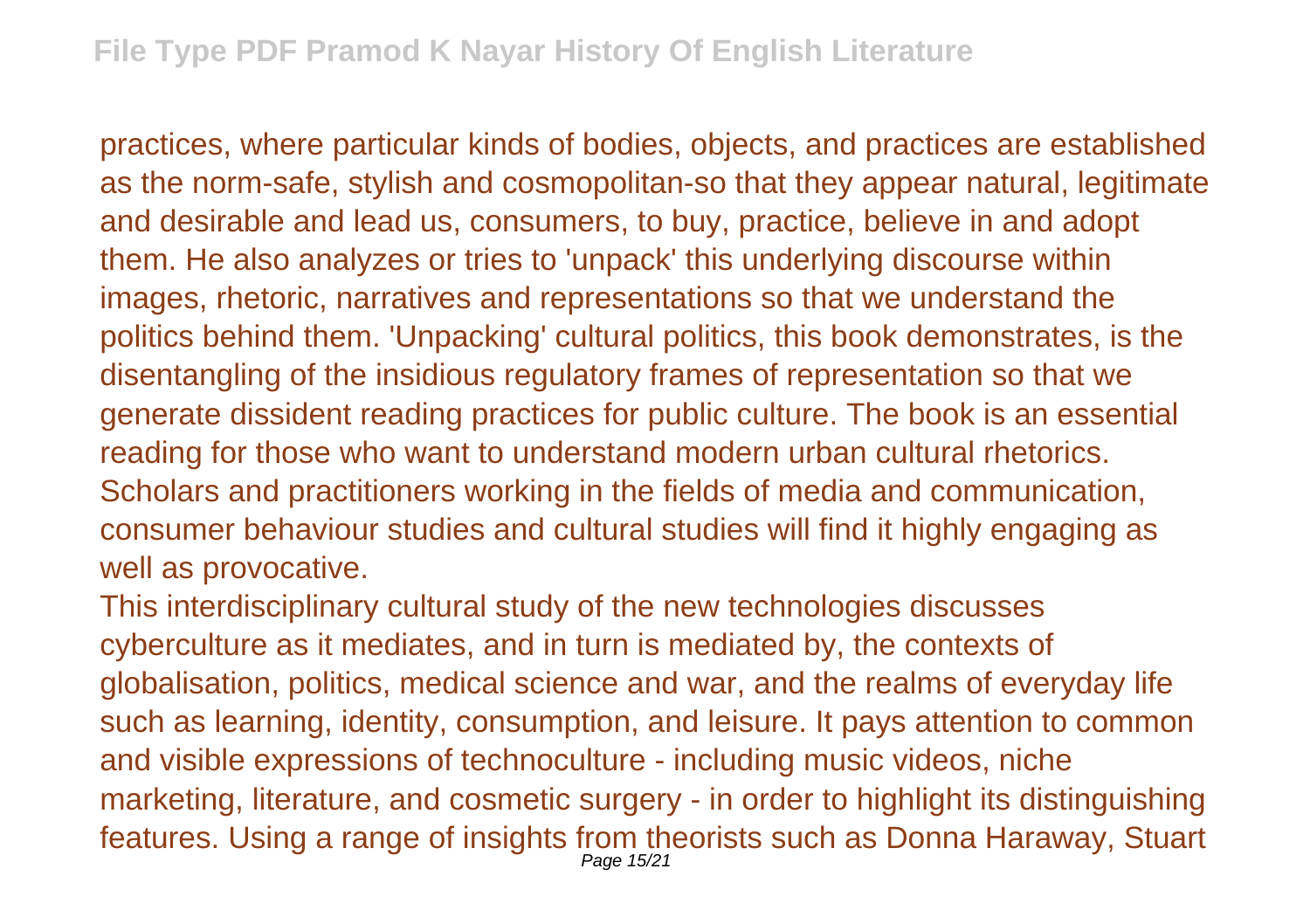Hall, Manuel Castells, Paul Virilio and Katherine Hayles, Virtual Worlds explores the dissemination of cybertechnology into the social and political fields. Examines extremity as a political and cultural phenomenon in the late 20th and early 21st century. It argues that we can discern a 'continuum of extremes/extremity' on which we may locate practices as diverse as Abu Ghraib, extreme sports, biomedical TV series and horror films. This volume brings together an unusual collection of British captivity writings – composed during and after imprisonment and in conditions of siege. Writings from the 'Mutiny' of 1857 are well known, but there exists a vast body of texts, from Afghanistan, Sri Lanka and Burma, and the Indian subcontinent, that have rarely been compiled or examined. Written in anxiety and distress, or recalled with poignancy and anger, these siege narratives depict a very different Briton. A far cry from the triumphant conqueror, explorer or ruler, these texts give us the vulnerable, injured and frightened Englishman and woman who seek, in the most adverse of conditions, to retain a measure of stoicism and identity. From Robert Knox's 17th-century account of imprisonment in Sri Lanka, through J. Z. Holwell's famous account of the 'Black Hole' of Calcutta, through Florentia Sale's Afghan memoir, and Lady Inglis's 'Mutiny' diary from Lucknow, the book opens up a dark and revealing corner of the colonial archive. Lucid and intriguing, Page 16/21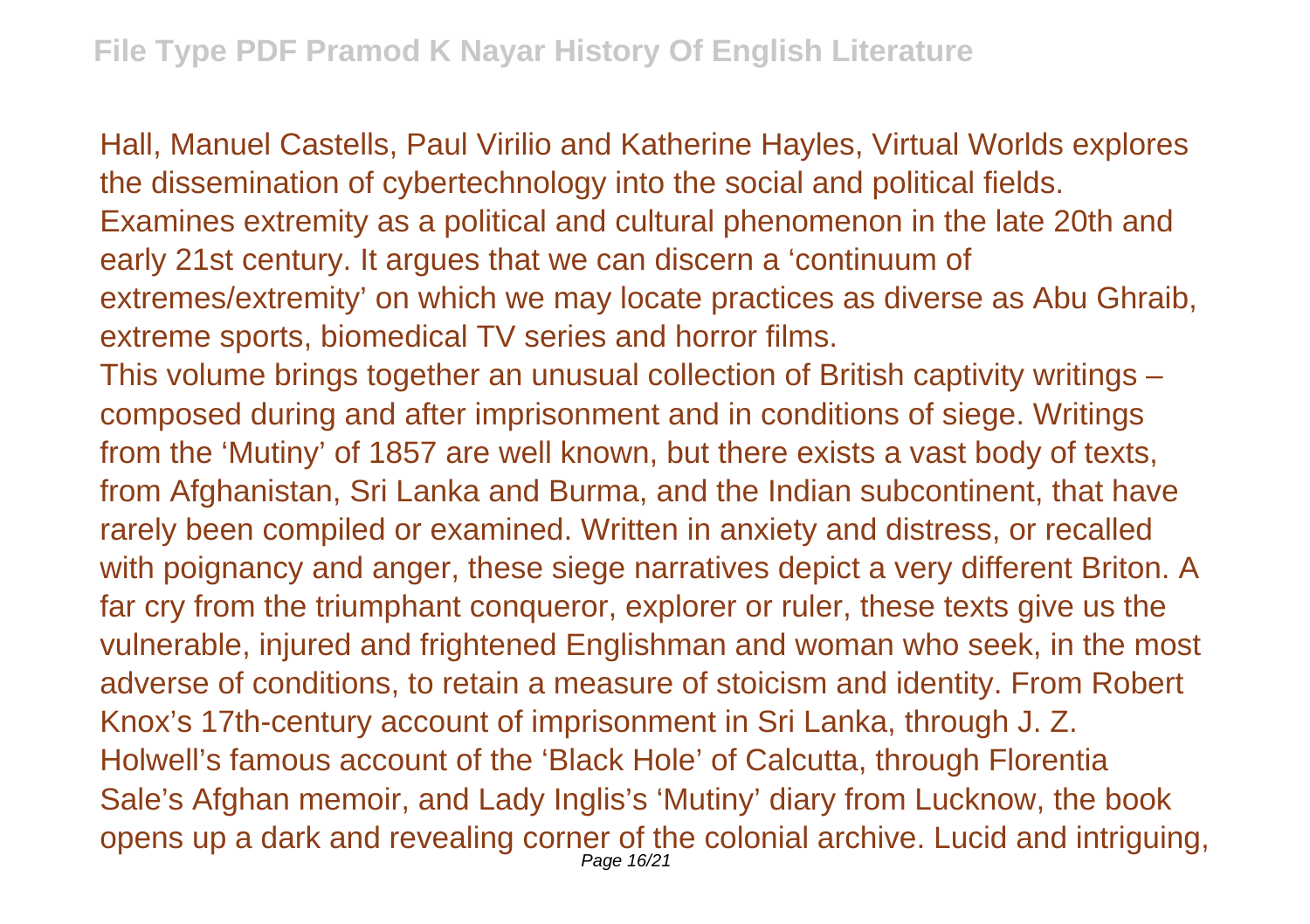this book will be of great interest to scholars and researchers of modern South Asia, colonial history, literary and culture studies.

This book is a detailed study of the Indian graphic novel as a significant category of South Asian literature. It focuses on the genre's engagement with history, memory and cultural identity and its critique of the nation in the form of dissident histories and satire. Deploying a nuanced theoretical framework, the volume closely examines major texts such as The Harappa Files, Delhi Calm, Kari, Bhimayana, Gardener in the Wasteland, Pao Anthology, and authors and illustrators including Sarnath Banerjee, Vishwajyoti Ghosh, Durgabai Vyam, Amrutha Patil, Srividya Natarajan and others. It also explores — using key illustrations from the texts — critical themes like contested and alternate histories, urban realities, social exclusion, contemporary politics, and identity politics. A major intervention in Indian writing in English, this volume will be of great importance to scholars and researchers of South Asian literature, cultural studies, art and visual culture, and sociology.

The Komagata Maru incident has become central to ongoing debates on Canadian racism, immigration, multiculturalism, citizenship and Indian nationalist resistance. The chapters presented in this book, written by established and emerging historians and scholars in literary, cultural, religious, immigration and Page 17/21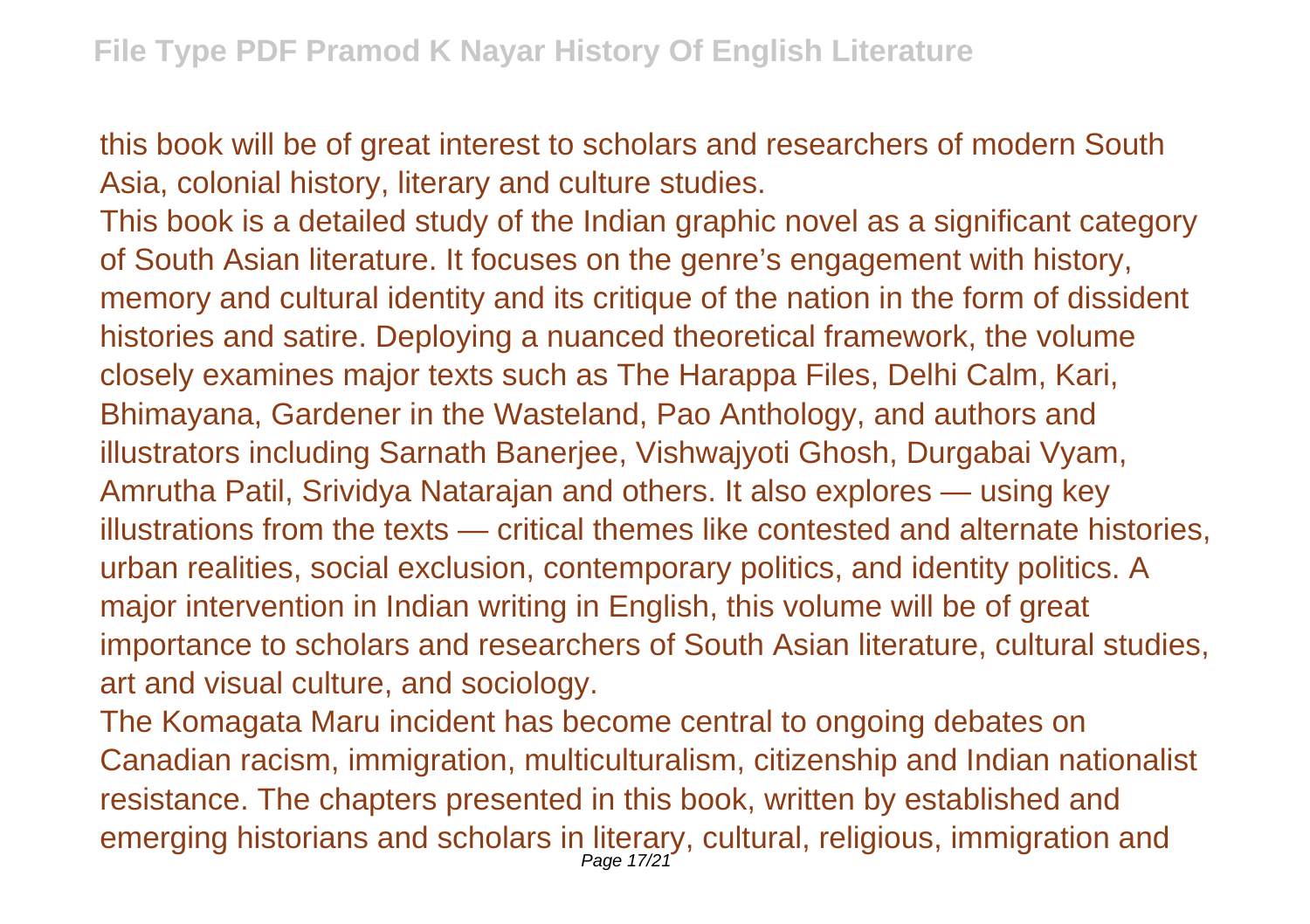diaspora studies, revisit the ship's ill-fated journey to throw new light on its impact on South Asian migration and surveillance, ethnic and race relations, anticolonial and postcolonial resistance, and citizenship. The book draws on archival resources to offer the first multidisciplinary study of the historic event that views it through imperial, regional, national and transnational lenses and positions the journey both temporally and spatially within micro and macro histories of several regions in the British Empire. This volume contributes to the emerging literature on migration, mobilities, borders and surveillance, regionalism and transnationalism. Apart from its interest to scholars of diaspora and nationalism, this book will deeply resonate with those interested in imperialism, migration, transnationalism, Punjab and Sikh studies. This book was originally published as a special issue of the journal South Asian Diaspora. The theory, methods and politics of cultural studies are examined in this book which is concerned with the ways in which public culture reflects the relations between identities, race, gender and class. Adapting a range of theories and approaches, the author demonstrates how a cultural form effectively disseminates meanings - a political act - by marginalizing certain identities, norms, modes of thinking and knowledges while valuing others. The book covers topics as diverse as comic book superheroes, patriotic songs in Hindi films, the Page 18/21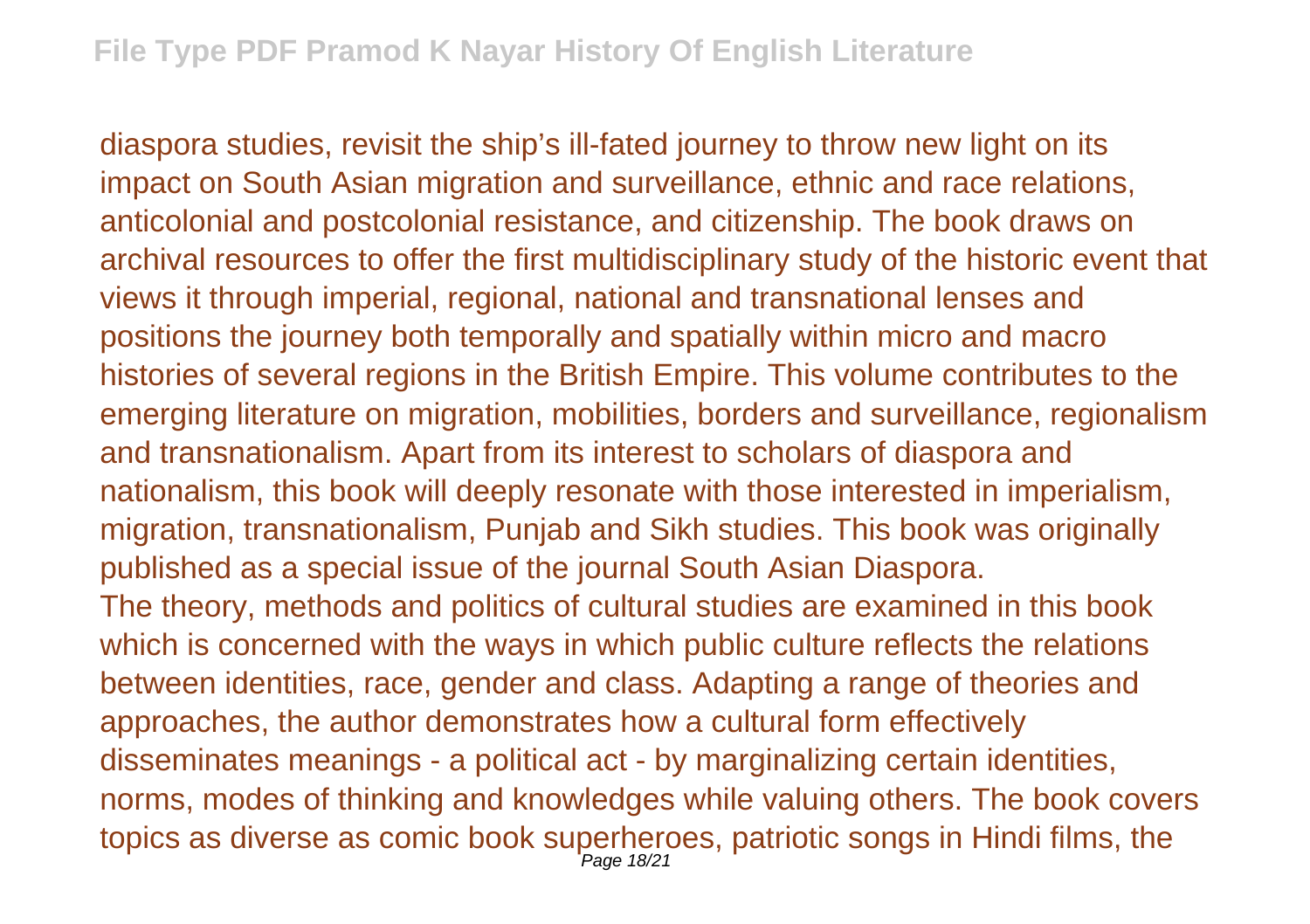projection of ?authenticity? in tourist brochures and the poetics of display in museums.

Frantz Fanon has established a position as a leading anticolonial thinker, through key texts such as Black Skin, White Masks and The Wretched of the Earth. He has influenced the work of thinkers from Edward Said and Homi Bhabha to Paul Gilroy, but his complex work is often misinterpreted as an apology for violence. This clear, student-friendly guidebook considers Fanon's key texts and theories, looking at: Postcolonial theory's appropriation of psychoanalysis Anxieties around cultural nationalisms and the rise of native consciousness Postcoloniality's relationship with violence and separatism New humanism and ideas of community. Introducing the work of this controversial theorist, Pramod K. Nayar also offers alternative readings, charting Fanon's influence on postcolonial studies, literary criticism and cultural studies.

Examines the redefinition of the interactive relationship that humans have with imagebased technologies that have so much intelligence programmed into them and how virtual images blur the distinction between subject and object.

British India generated the largest imperial archive in the world. From the stacks of administrative reports, minutes, instruction manuals, memoirs, letters, reports, cookbooks and travelogues the British left behind,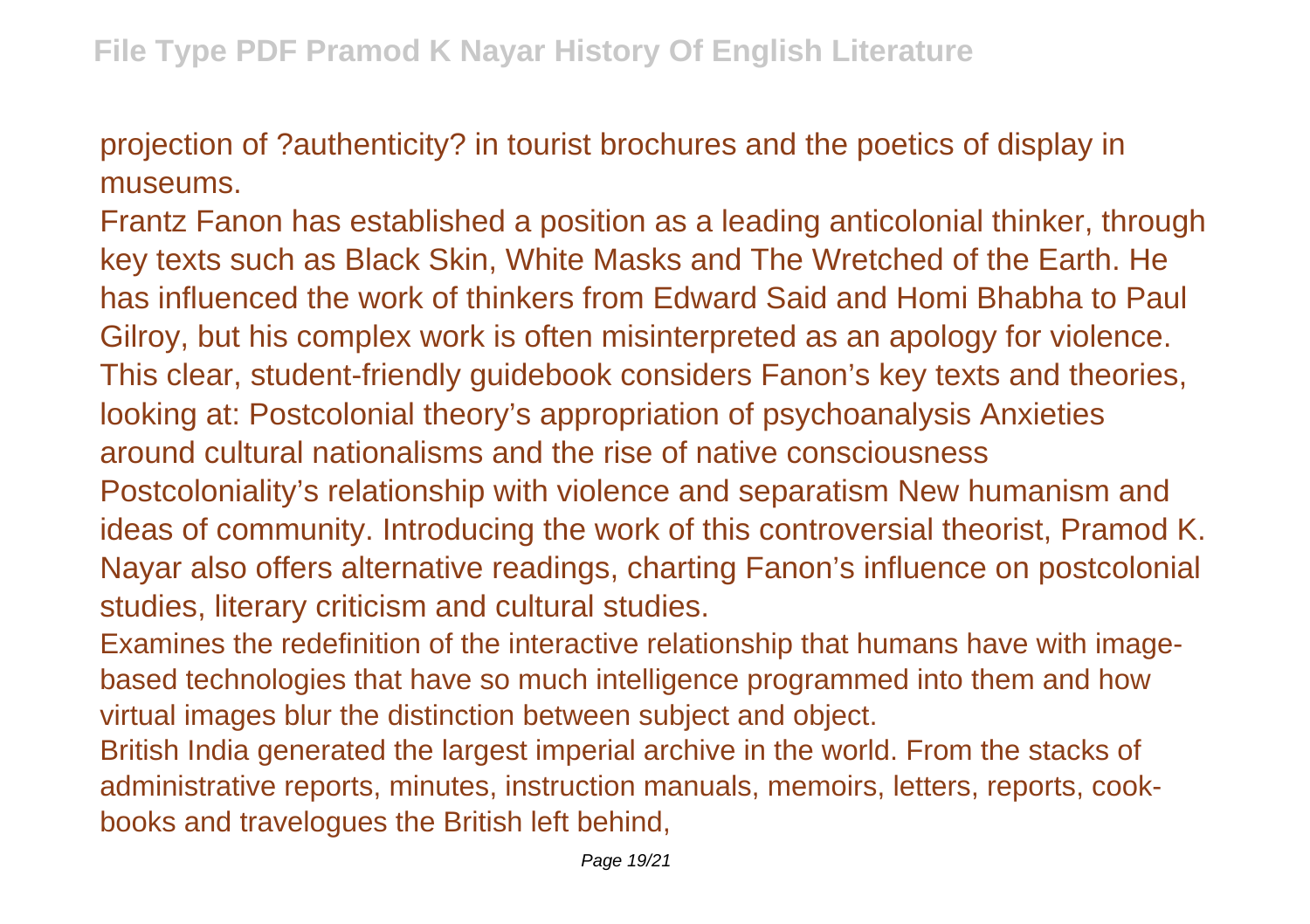Seeks To Be A Comprehensive Introduction To The Fast Growing Discipline Of Literary And Cultural Theory. Elaborates Concepts And Explain Arguments Of Principal Thinkers And Specific Schools.

This new anthology brings together the most diverse and recent voices in postcolonial theory to emerge since 9/11, alongside classic texts in established areas of postcolonial studies. Brings fresh insight and renewed political energy to established domains such as nation, history, literature, and gender Engages with contemporary concerns such as globalization, digital cultures, neo–colonialism, and language debates Includes wide geographical coverage from Ireland and India to Israel and Palestine Provides uniquely broad coverage, offering a full sense of the tradition, including significant essays on science, technology and development, education and literacy, digital cultures, and transnationalism Edited by a distinguished postcolonial scholar, this insightful volume serves scholars and students across multiple disciplines from literary and cultural studies, to anthropology and digital studies

This open access book focuses on the dimensions of the discourse of 'The World Class University', its alleged characteristics, and its policy expressions. It offers a broad overview of the historical background and current trajectory of the world-class-university construct. It also deepens the theoretical discussion, and points a way forward out of present impasses resulting from the pervasive use and abuse of the notion of "worldclass" and related terms in the discourse of quality assessment. The book includes